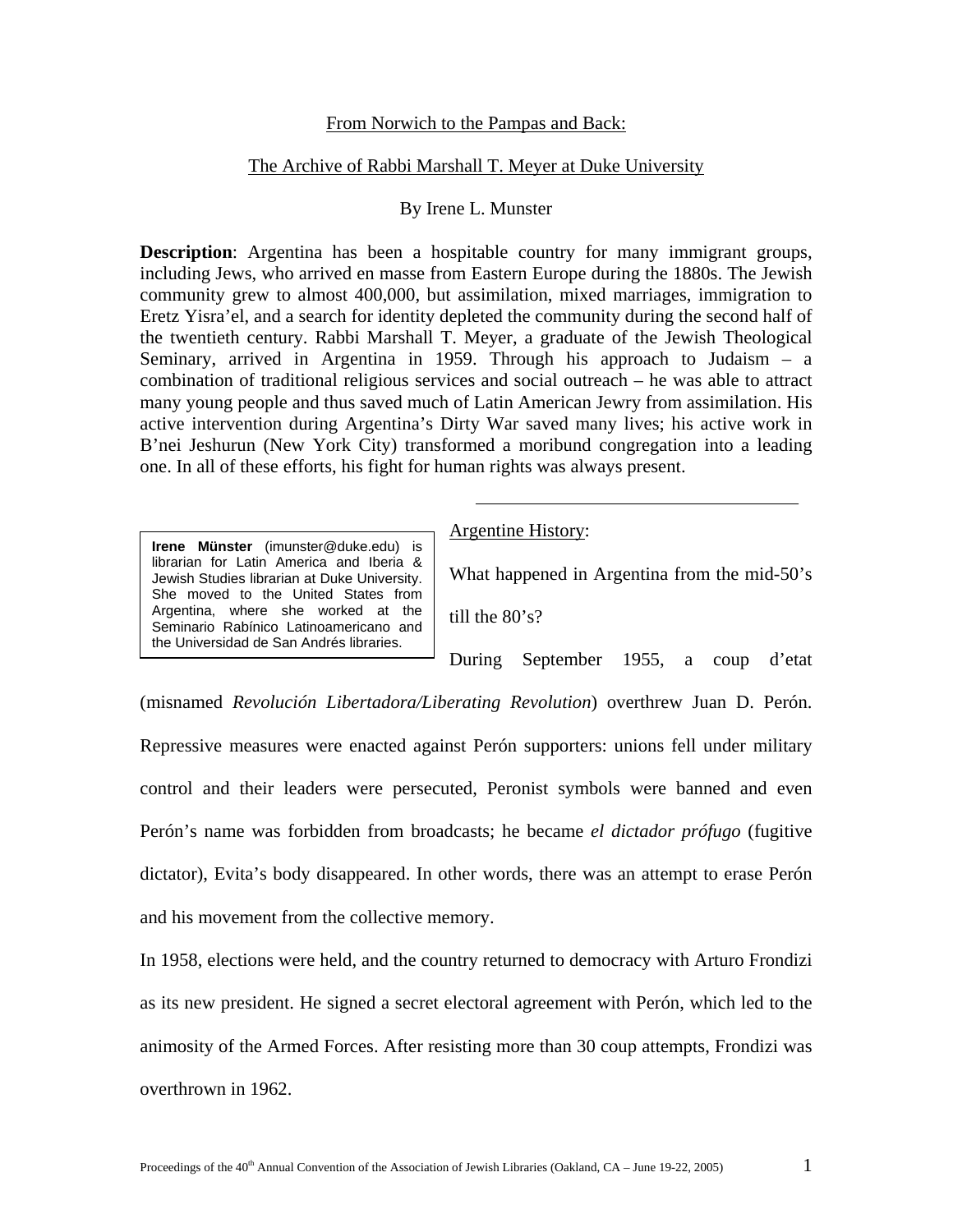In 1963, Arturo Illia was elected president in a controlled election, where the Peronist party was not allowed to participate. During Illia's presidency the military continued to exercise strong influence. This 'democratic period' only survived for a few short years.

It should be noted that the military were not alone. As Robert Potash, emeritus professor at University of Massachusetts writes: "*The successful military coups which took place in Argentina in this century, before Alfonsin's presidency, didn't occur in a political vacuum; on the contrary, they were always escorted by a substantial civil support*" (Castrillón, 1997).

In 1966, following Illia's physical removal from the *Casa Rosada* (Pink House), General Juan Carlos Onganía was appointed president. The first three years of his presidency were relative peaceful and he didn't enforce a state of siege; common under military governments. In 1969, students and workers started to protest. Opposition from military and civilian circles to his regime intensified until 1970 when an internal coup took place, and he was deposed. In April 1969, the first attack by an urban guerrilla group took place in Buenos Aires. And in 1970, another group known as *Montoneros* kidnapped and murdered ex-President Pedro Eugenio Aramburu, who was responsible for the disappearance of Eva Perón's body and, along with other high officers for Perón's overthrow. This was only the start of another era of terror.

In 1971, General Alejandro A. Lanusse was appointed president. Faced with violence and political disintegration, Lanusse announced elections for 1973 after returning the body of Eva Perón to her husband, who was exiled in Spain, as a way of starting negotiations for a restoration of democratic government. In 1972, elections were held and Perón's standin, Héctor Campora was elected as the new president and with him, the Peronist left wing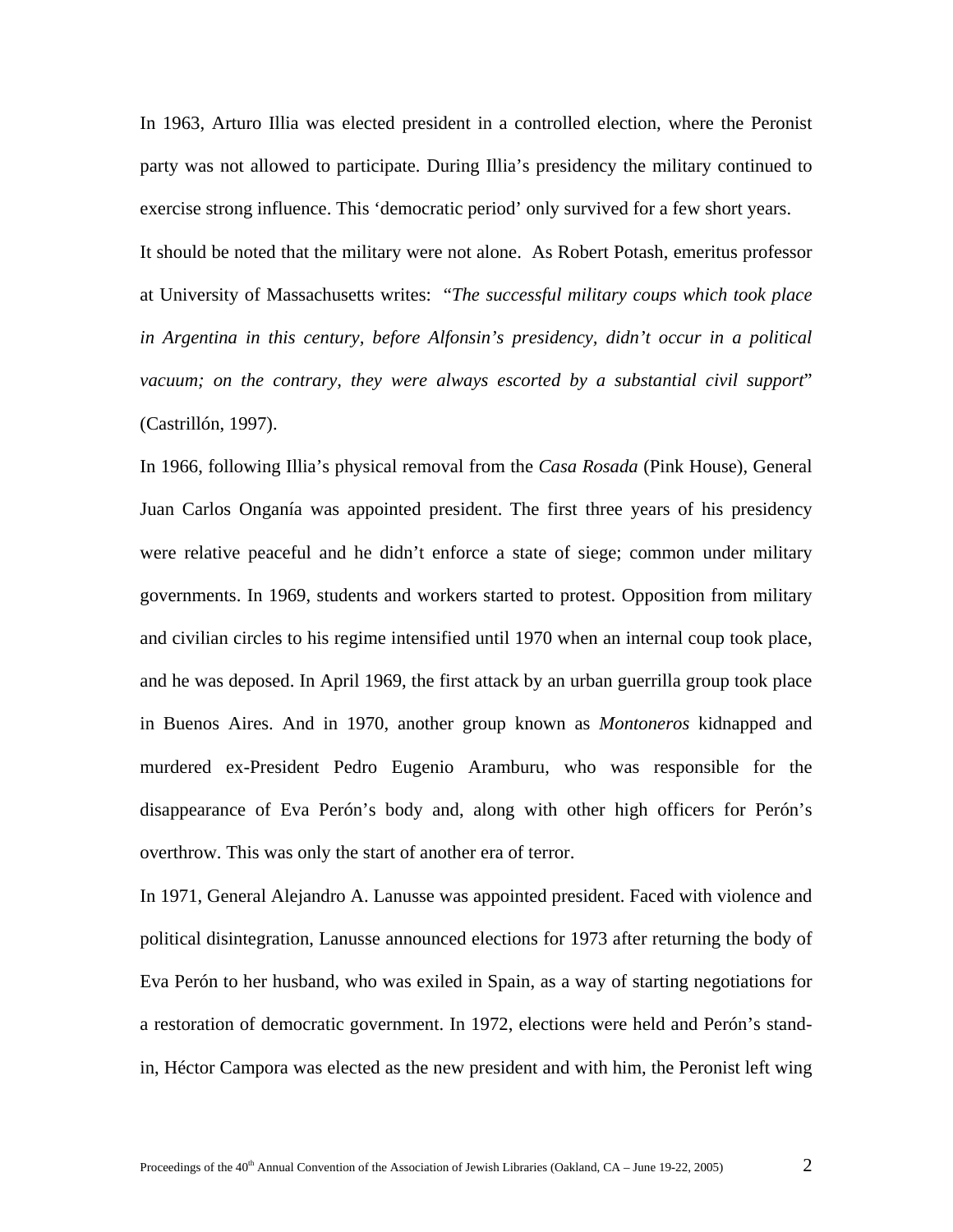took control of the country. Perón returned from exile after almost 17 years and ordered Campora to resign. In the meantime, bombs, kidnappings and all kinds of bloody attacks, on civilians and Armed Forces alike, took place throughout Argentina. Perón  $(3<sup>rd</sup>$  term) and his third wife, Isabelita, won the election with 62% of the votes, but Perón died eight months later. Under the leadership of Isabel and her 'éminence gris', José Lopez Rega, who organized the clandestine *Asociación Anticomunista Argentina* (known as the Triple AAA), responsible for the assassination of left-wing leaders and their sympathizers, the country exploded. The violence continued to increase, till Isabel allowed the Armed Forces "to neutralize and annihilate the action of the subversive elements". With the support of many civilian sectors, Isabel Perón was removed on March 24, 1976, and a military *Junta* took power. The press became silent. The *Buenos Aires Herald*, with Robert Cox as its director, and *La Opinión,* with Jacobo Timermann as its director, were two of the few newspapers to raise their voices and subsequently suffer of political persecution. The military leaders started to 'eliminate' not only those who were involved in subversive attacks or acts, but also those who they considered responsible for disseminating 'subversive ideas that were alien to the Western and Christian order'. To 'eliminate' was synonymous with clandestine arrests or kidnappings, torture and execution. The *Junta*, first headed by General Jorge R. Videla, transformed the State into an instrument of terror and lost any prior legitimacy, real or perceived.

Only in 1983, was it possible for the country to return to democracy, after 10 years of blindness.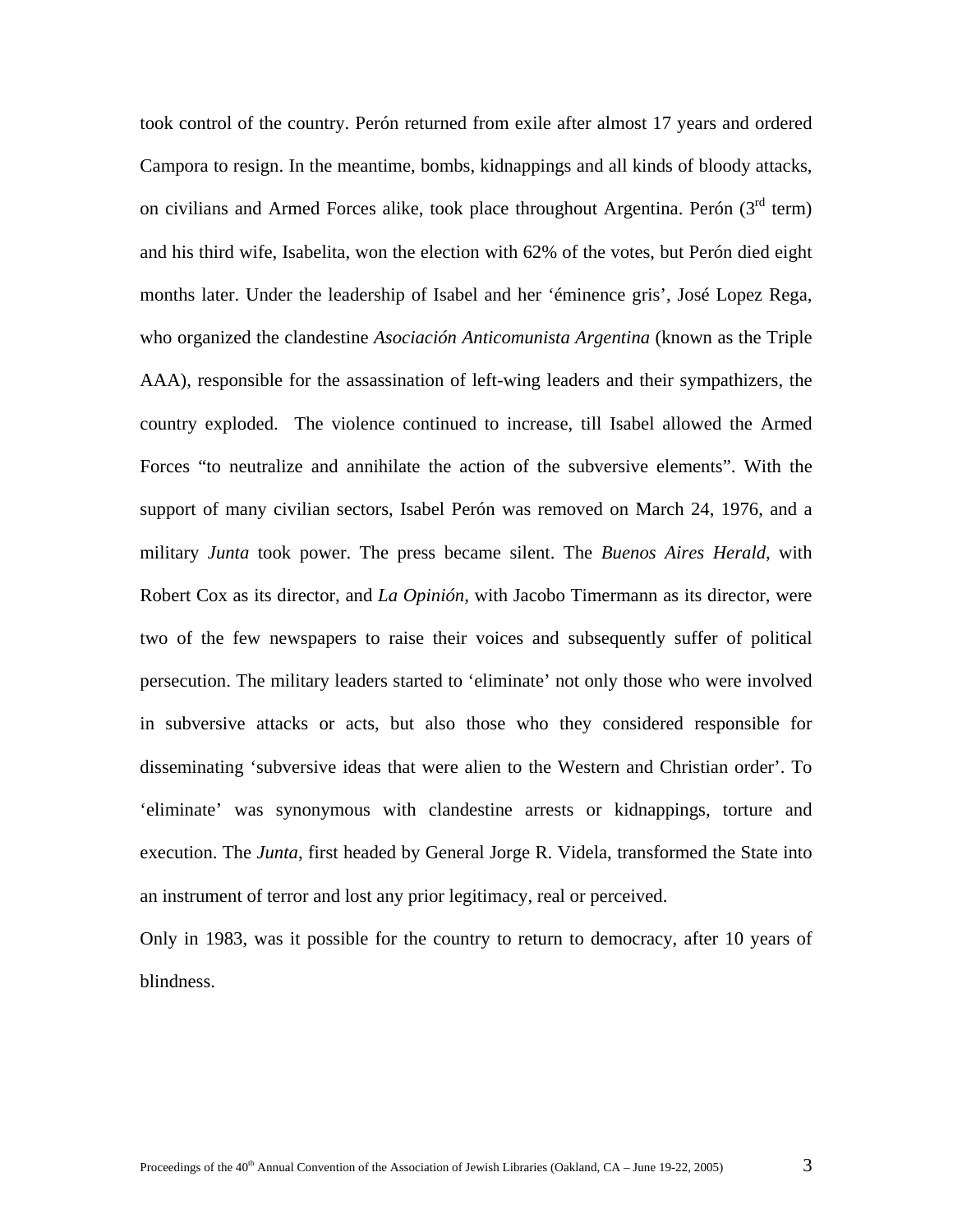### Argentine Jewish History:

Argentina was for many years a safe haven for Jews coming from all parts of the Old World. Before and after World War I, many Jews left the cities of Aleppo & Damascus, Syria, to settle in Argentina. The Ashkenazim, who came from Eastern Europe, with the help of Baron Maurice de Hirsch in 1880 and onwards, were the majority until World War II. During and after the Holocaust, Jews from Western Europe arrived, although the quota for those entering the country was restricted by Perón's bureaucrats.

Different tensions between Jewish groups arose, because each of them tried to preserve their heritage, their customs, and their traditions. As a consequence each group brought their communal models and tried to fit them in their new society. Local traditions, as were the discrepancies between ashkenazim and sepahradim, between western European and oriental European Jews, between Litvaks, Galitzianer, Besarabier or between those who spoke Ladino or Arabic, were held and imposed on the new generations; as were the fear of new persecutions and their isolation of the native population.

Many Jews were able to move up the social ladder from the working class to the emerging middle class. Argentina was one of the Latin American countries in which Jews, although not completely accepted by the dominant Catholic society, were able to grow and establish themselves as merchants, professionals, bankers and industrialists.

However, Argentina didn't turn out to be the haven those Jews fleeing from their villages, towns and cities in the Old World and seeking peace, prosperity and a new place to live, imagined.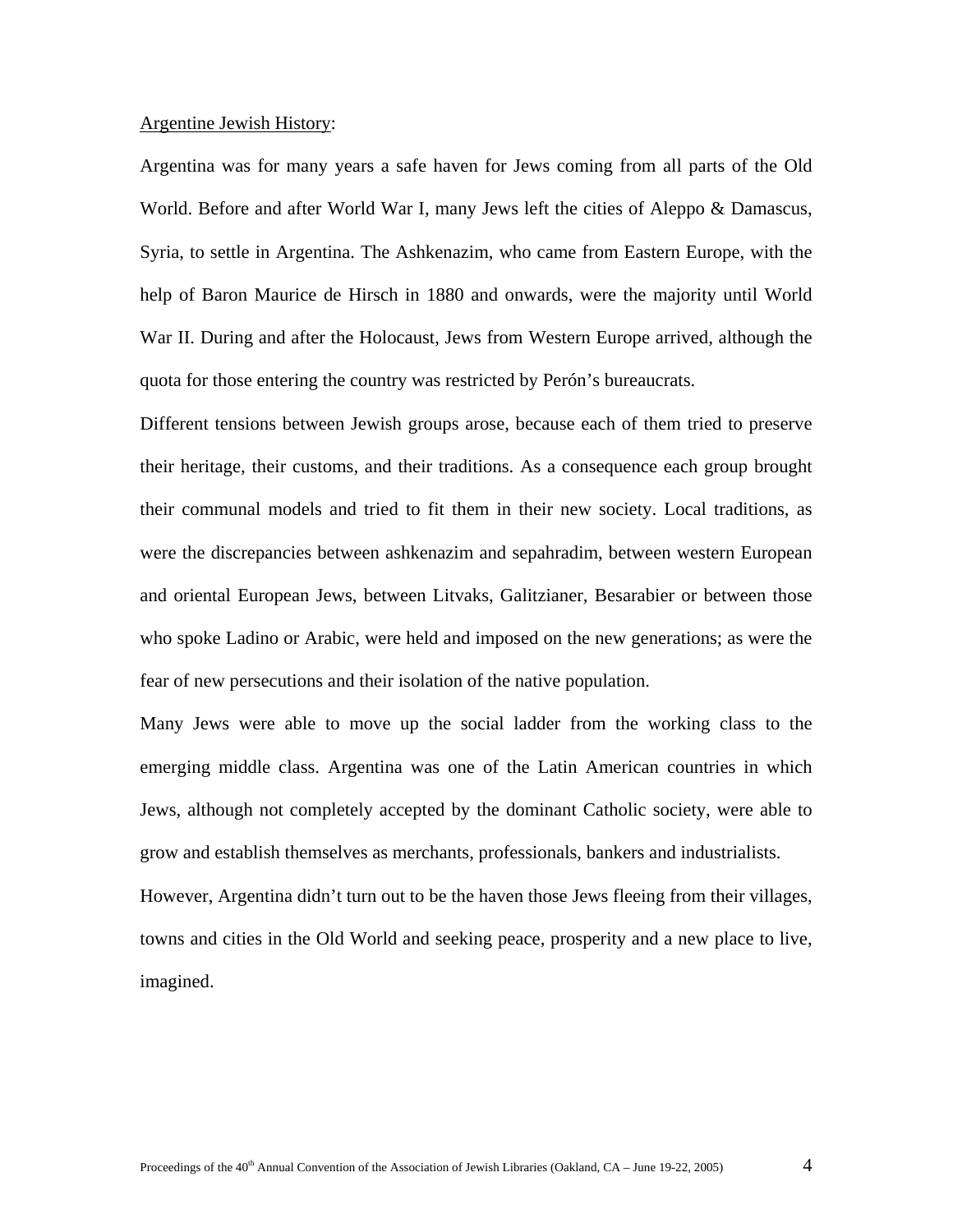### Some facts:

Argentina has been a hospitable country for many immigrant groups, including Jews, entering the country in different periods; but we should not forget that it has been a country with a strong anti-Semitic tradition. We need only remember Perón's silent alignment with the Axis powers and his welcoming Nazis after 1945. The fascist groups, which multiplied after Perón's defeat, bombed synagogues, defaced Jewish property with swastikas, and slandered Jews in nationalistic newspapers and pamphlets.

After Eichmann's capture in 1960, fire-bombings and beatings increased sharply; with the *Tacuara* nationalistic group as the foremost virulent group, along with *Guardia Restauradora Nacionalista*. After Onganía seized power in 1966, he "nullified two decades of Jewish political integration by effectively removing all Jews from positions in government" (Weisbrot, 1979). In 1971, a professor of political economics at the national university, *Universidad de Buenos Aires*, Walter Beveraggi Allende, accused Jews through a letter he sent to the general secretary of the country's largest union (José Rucci) of plotting against the Nation to convert the southern third of Argentina, the Patagonia region, into a Zionist state to be named *Andinia*. This charge gained immediate attention and was seized as true by several nationalist groups. Unfortunately, this was not the only letter 'denouncing' the Jews as responsible for the social, economic and political unrest in the country. As always, a scapegoat was needed and was found.

With Perón's return in 1973, the fear of many Jews who had witnessed his former presidency returned, but he had the admiration and support of many of the younger generation, including many Jews, who had no memories of what happened or who still saw him as an alternative to the established rule of large landowners. After Isabel Perón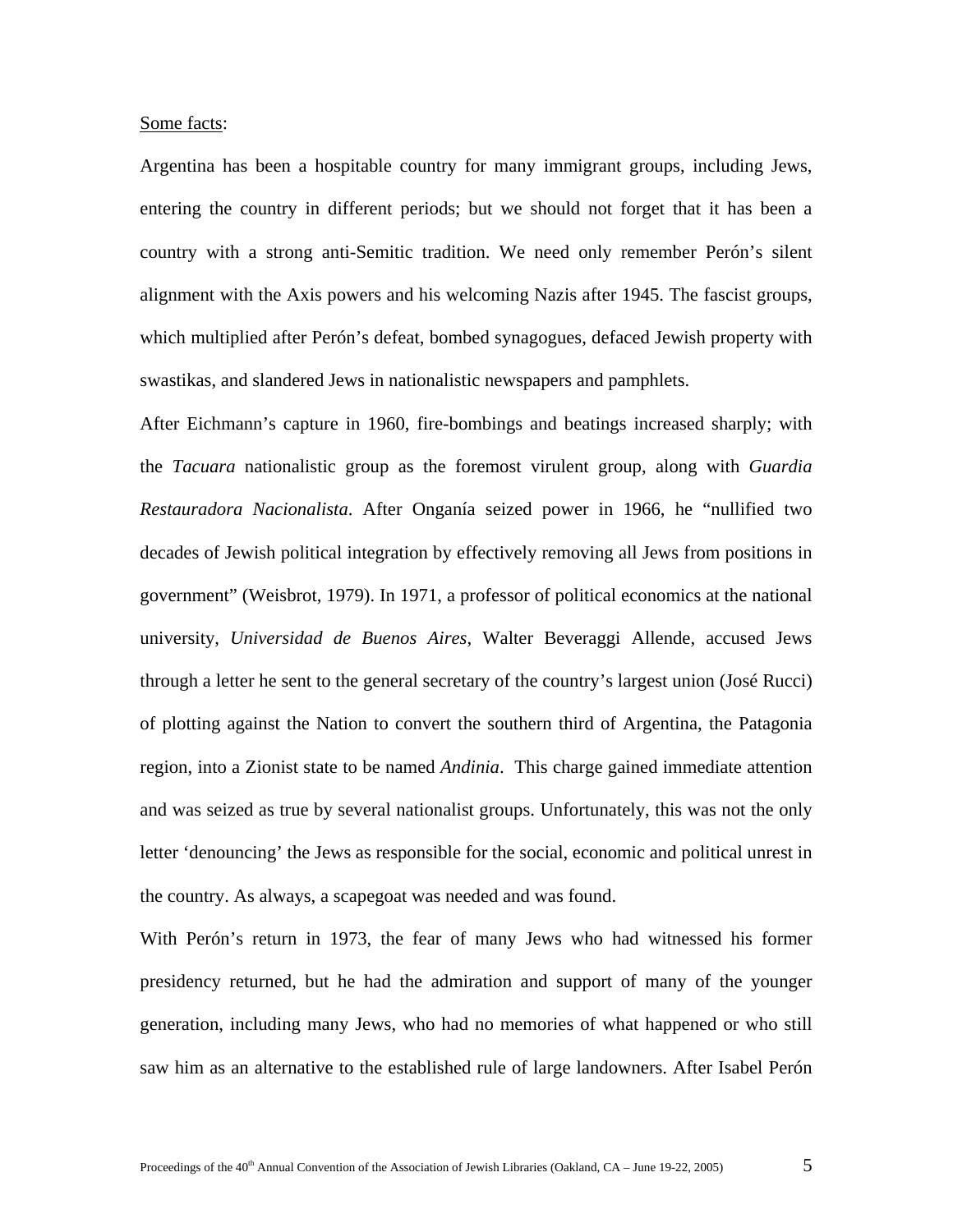was deposed, and the *Junta* came to power, Jews kept on being natural targets and a new wave of anti-Semitic sentiment arose in the country. Some government officers believed that most Jews sympathized with the guerrillas and tended to link arrests of prominent Jews to them, as was the case with Jacobo Timmerman, owner of *La Opinión* newspaper, José Gelbard, former minister of economy who was able to seek refuge in the United States, and Jacobo Kovadloff, representative of the American Jewish Committee (AJC) who had to close the AJC office after 29 years of existence and leave the country. It was this country which the newly ordained American rabbi, Marshall T. Meyer, chose as his pulpit; he faced the challenge and it transformed his destiny.

### Marshall Theodore Meyer:

Who was he? What has he done to deserve special attention today? What would have happened if he had not faced the challenge imposed to him? What made him different? Why are there so many people who either adore or hate him with a passion?

My reading of Meyer spans almost 30 years. It starts with an admiring gaze and grows through a mature and objective perspective of some of the obstacles he overcame and the challenges he met.

I'll portray him through the eyes of a 20 years old student, who had the privilege of working with him at the Buenos Aires Rabbinical Seminar, and had him as a boss for almost ten years.

Meyer was charismatic and strong: his presence was felt wherever he went. Charmingly aggressive, he had a smile for everyone. He possessed a wonderful and powerful voice that transported you during the liturgical prayers. He loved to sing! He was a leader. He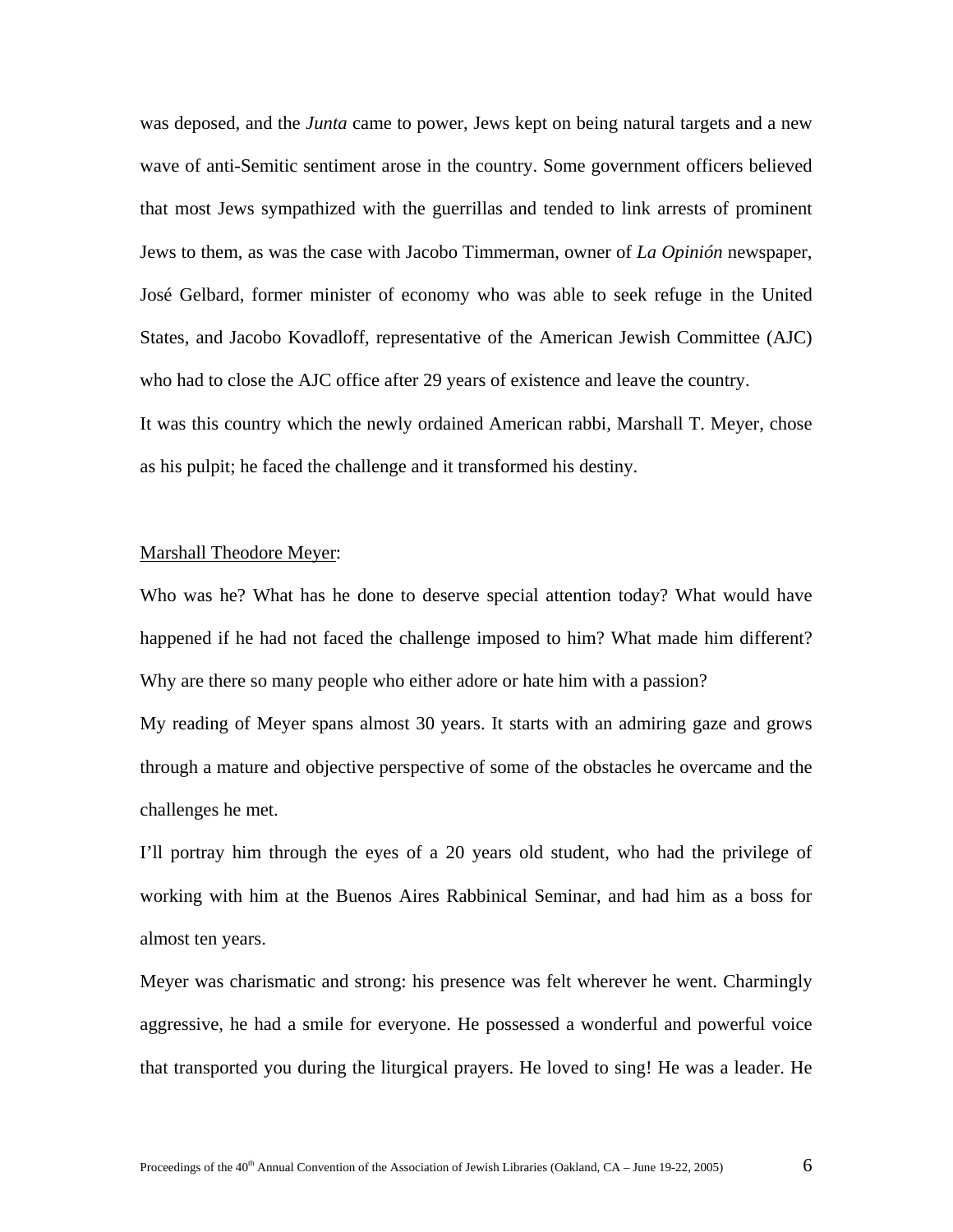gave you confidence in yourself; he made you trust in yourself. He was there for each individual who looked for his assistance as a Rabbi, as a human being.

He was born in Brooklyn on March 25, 1930, to Isaac and Anita Meyer. His family moved to Norwich, CT where he was raised and educated. During his youth he had an opera program in the local radio station. He earned his Bachelor of Arts degree from Dartmouth College in 1952 (where he studied with Eugen Rosenstock Huessy); a Masters degree in Hebrew literature at the Jewish Theological Seminary in 1958, guided by Abraham J. Heschel. He was at Heschel's side for almost eight years, first as a Rabbinical student and then as his private secretary. His post graduates studies were completed at the Hebrew University, where he studied with Martin Buber, followed by studies at Columbia University and the Union Theological Seminary of New York. He was ordained rabbi at the Jewish Theological Seminary in 1958.

He married Naomi Friedman in 1955, daughter of late Rabbi Theodore Friedman. They have three children all born in the 60's in Argentina: Anita, Dodi and Gabriel.

Let's return for a moment to Buenos Aires. In 1862, the *Congregación Israelita de la República Argentina,* first Jewish institution recognized by the Argentine government for its religious character, was founded by Western European Jews (mostly German and Alsatian). Those who gathered together in this Institution mainly during the Holy Days, weddings or other special occasions, were referred by the Eastern European Jews as *Die Zilinder Iden*, because of the type of hat (cylinder) they wore, which resembled those used by fellow Jews in Europe. The religious tendency was 'traditionalist', a mixture between orthodoxy and liberalism; and the Sidur was all written in Hebrew with no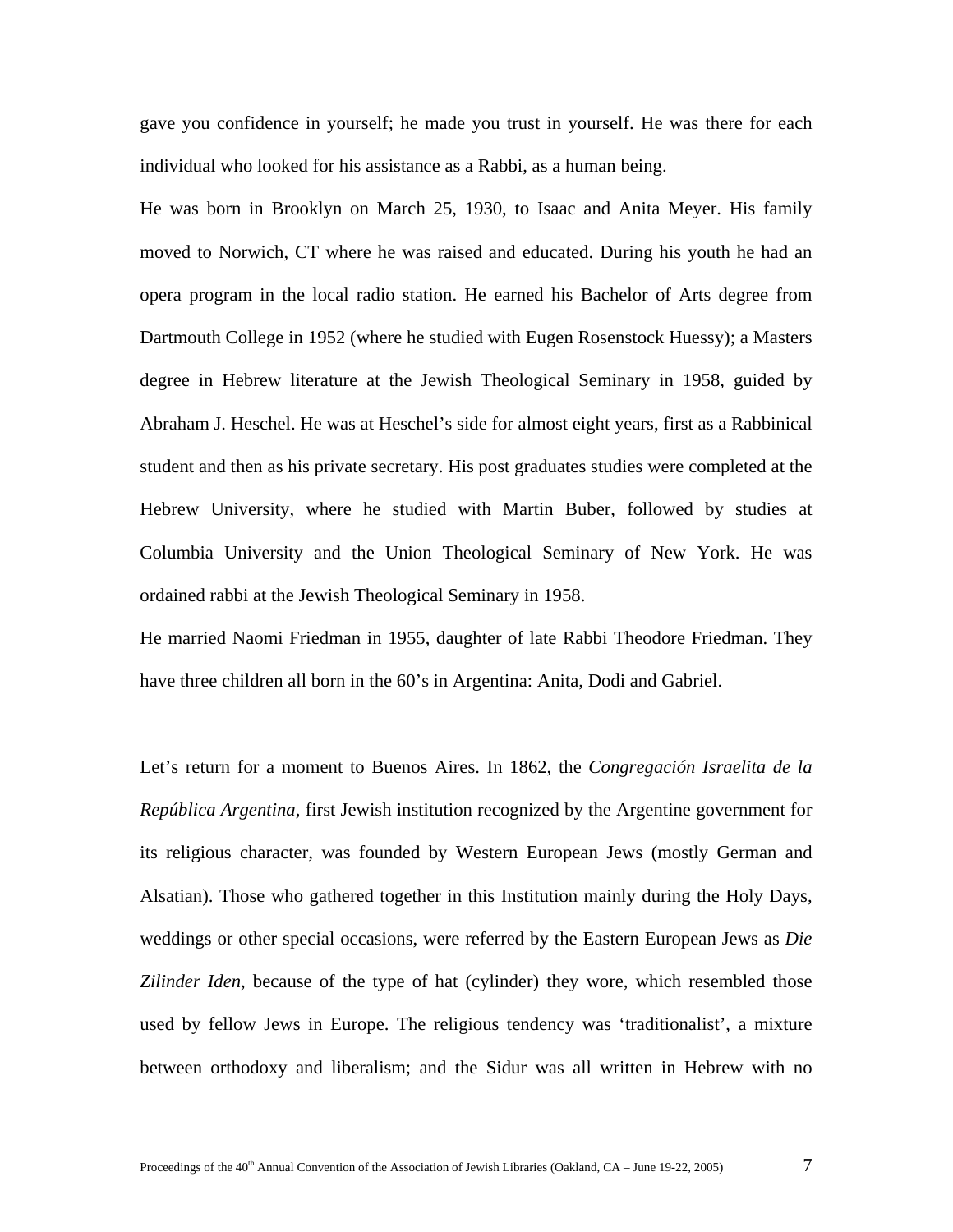vernacular translation. Not until 1955, with the help of the educational center which became known as 'Majon', where future teachers and leaders for the community were formed, youth services for Iamim Noraim were held.

Citing the words of a member of the community, who was on its Board since 1945: "*What to say about the religious services? Sometimes a bar-mitzvah, generally a kid with no preparation, who didn't know how to recite the Berajot, but favored having a party. The wedding date contracts subject of a supply and demand offer. Iamim Noraim services were prolonged on the Bima for two or three hours, with special misheberaj and discussions on the amount of the donations. The greater part of the community participated by, talking between them or resting. All these seemed to me a real market"* (Weil, 1988).

In 1956, Rabbi Morris Silverman, visited the *Congregación* and suggested that it affiliate with the Conservative movement by becoming a member of the United Synagogues of America; that its Rabbi, Guillermo Schlesinger, be incorporated into the Rabbinical Assembly; and that the Sidur be translated into Spanish. In 1957, Rabbi Maxwell Abell, president of the United Synagogues of America, visited Buenos Aires and insisted on the *Congregación's* affiliation to the Conservative movement. On both occasions, most of the board of the Institution rejected the proposition, but it did allow Rabbi Schlesinger to attend a convention at the Rabbinical Assembly. In 1958, a meeting proposed by the United Synagogues of America, was organized in Buenos Aires and all Latin-American Jewish communities were invited to participate. The presence of Rabbis Abraham J. Heschel and Ernst Simon, from the Jewish Theological Seminary (J.T.S.), as well as rabbis and representatives of the Sephardic communities, was a turning point for the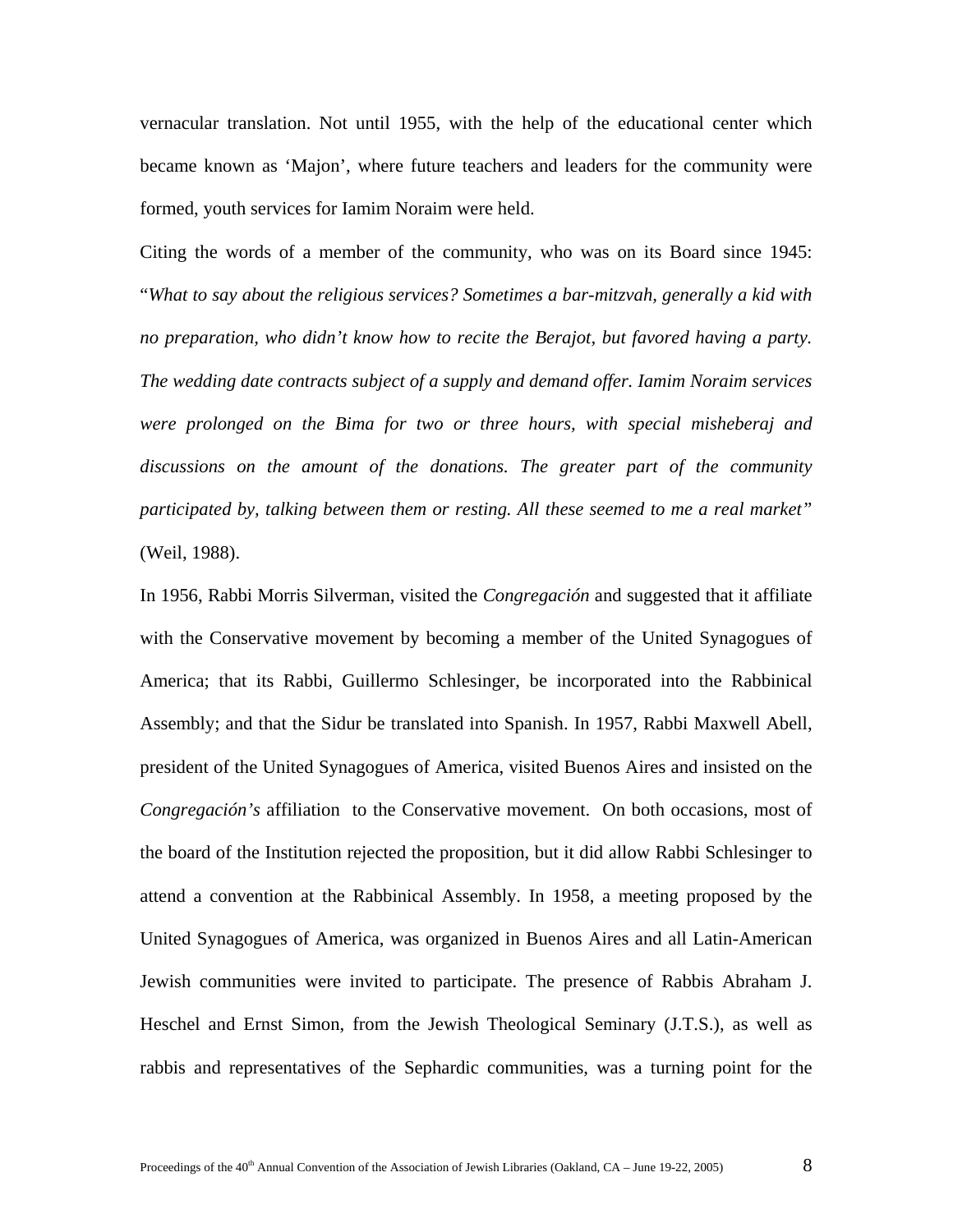future of the Jewish youth and for the Conservative movement in Argentina and Latin America. During the meeting, topics such as '*fight against assimilation through the teaching of Hebrew, its religion, its modern literature, closer contacts with the State of Israel, and the formation of leaders and rabbis*' (Weil, 1988), were discussed. After the convention, the board of the *Congregación* decided that a professional rabbi from the ranks of the J.T.S. was needed to organize the youth movement. A request was sent and a newly ordained rabbi was sent in June 1959, from the United States with a two year contract.

In August 1959, Meyer arrived in Buenos Aires with the impetus of a young rabbi (only 29 years old) ready to work and perform 'his duties'. I shall share with you extracts from his first letter to Dr. Louis Finkelstein, head of the J.T.S.: "*There is no question but that Conservative Judaism as we understand it, can have enormous appeal in South America. This is not to say that we can export in a wholesale fashion every element of our movement. … At the moment, suffice it to say that there is an enormous need for spiritual*  leadership here, that all of the teachers are enormously over-worked, that in a city of *300,000 Jews or more there is not even a Minyan of Rabbis, and that one of the most important areas of our foreign concentration should be South America, without a doubt*". That same year the first Ramah camp was held with just 49 participants; in coming years they would not be able to absorb all those who wanted to join. In August 1960, it was decided to lay the grounds for the foundation of a Rabbinical Seminary, which started in April of 1962 with four students, two of whom are now rabbis in the US: David Algaze and Victor Mirelman.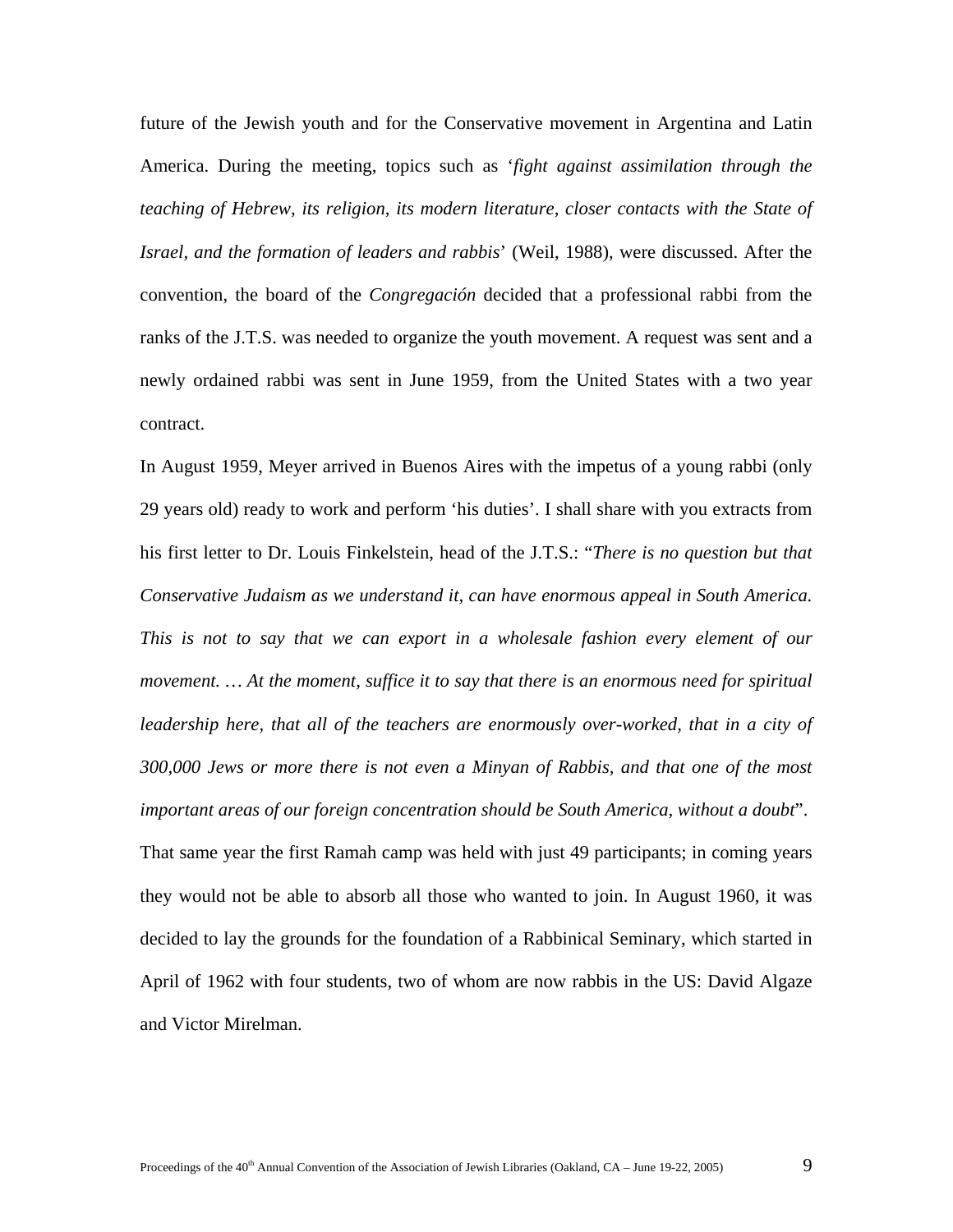But things didn't turn out as expected. A big schism took place in the Board of the *Congregación*, when two different candidate lists were presented for the Board's renewal. One list, representing the younger generation wanted to modernize the liturgy as suggested by Meyer, but this was not accepted by the old members. This generated such animosity that the younger group decided to found a new synagogue, which they named *Comunidad Bet El.* Meyer, who just was completing his two-year contract and was returning to the JTS to assume his new role, found himself in the middle of the fight. With the new old board of the *Congregación* taking charge of the Institution, Meyer's own situation weakened and finally he had to decide whom to help before his departure. This was also the start of an eternal battle Meyer would have to fight with the Jewish establishment in Argentina and in United States.

After many meetings with the members of *Comunidad Bet El* and seeking advice from his professors: Finkelstein, Heschel and Buber, he decided to stay in Argentina and organize, develop and establish the foundations of the Conservative Movement.

Why did he decide to stay? Why did he decide to turn down an offer from Dr. Finkelstein, which would have brought him back to Academia, and be one of the reorganizers of the JTS?

*Comunidad Bet El*, a small community which started with a handful of families grew to a thousand members. In 1964 the *Seminario Rabínico Latinoamericano* (SRL) was moved to its current location, where Meyer taught Midrash, theology, practical rabbinics and pastoral psychiatry. The SRL supplied Latin America and the United States with 78 rabbis (6 of whom are women); with a research library and the book collections *Biblioteca de Ciencia e Historia de las Religiones* (Library of Science and History of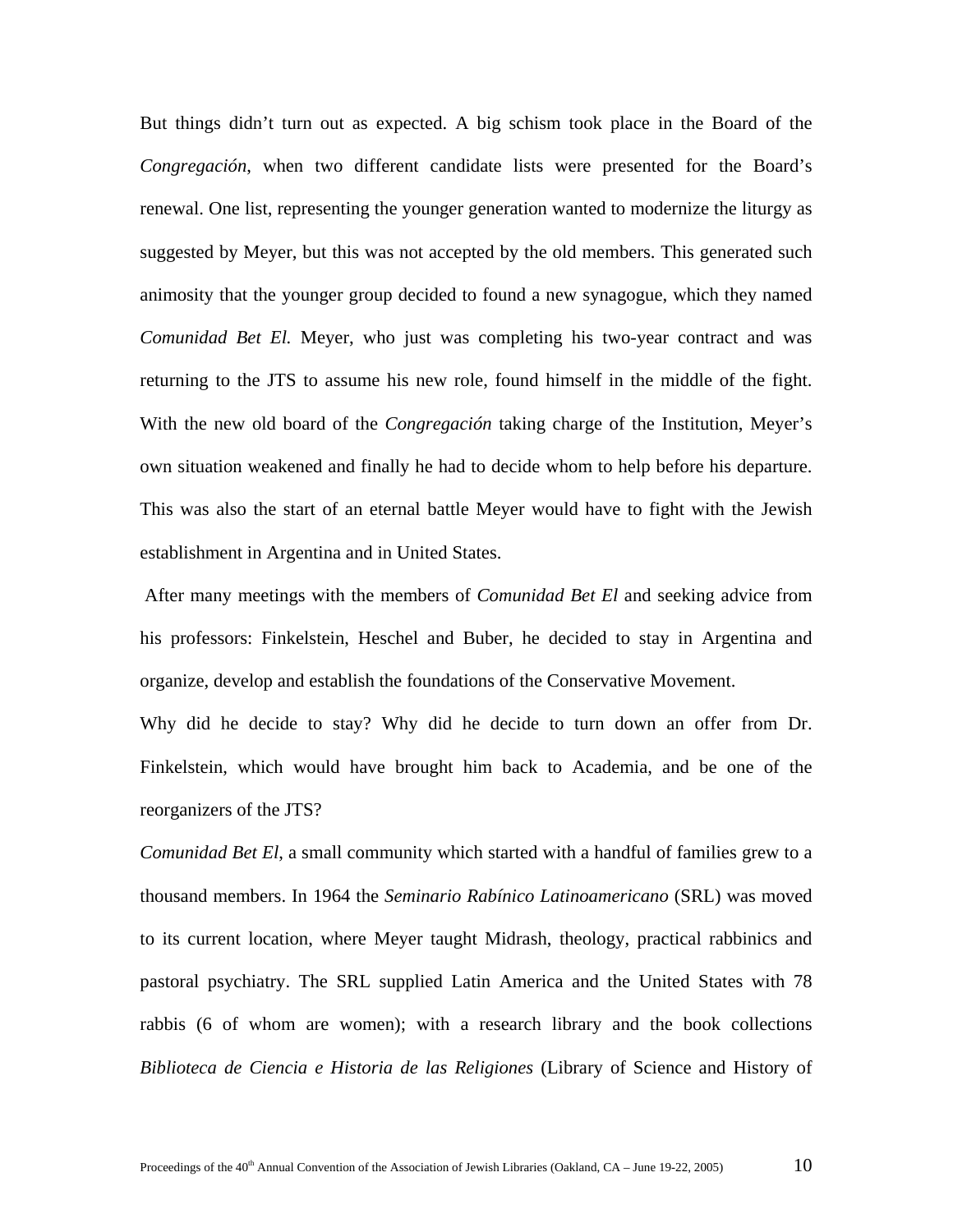Religions) with over 70 titles, and the *Ediciones Seminario Rabínico Latinoamericano* all edited under Meyer's guidance. *Maj'shavot*, a Spanish Jewish quarterly appeared in 1963. Quoting Meyer's words to Heschel "*a journal had to be published to bring South American Jews in contact with the theological problems encountered by other questing Jews in other parts of the world*". After several years Bet El Day School started to operate. Keeping these elements in mind we are in a position to believe that Meyer's work saved much of Latin American Jewry from assimilation.

As mentioned, in 1976 after Isabel Perón was overthrown by the *Junta Militar*, the life of Meyer and all those who surrounded him changed drastically. Disappearances of 'ordinary people' began and continued with varying degrees of murderous intensity, for the following seven years. Some 15,000 people disappeared and the reaction of most of the Argentineans was: *por algo será* (there must be a reason for it). But Meyer started to fight against the system, against the *Junta*, against the Jewish establishment, and that increased the animosity of many sectors of the society against him. Meyer, his family and those who worked with him, received death threats almost daily until it became part of their lives. He preached against the regime, spoke to the press and spoke to the community. But almost no one could believe him; the community thought he was exaggerating. The D.A.I.A (political arm of the Jewish community) accused him of interfering with their position of 'no-interference'. He went to the prisons to give comfort to Jews and non-Jews alike: "*When Marshall visited prisons, he was subjected to some of the same humiliation the prisoners suffered. "I was left nude in the middle of the winter on the patio of one of the prisons [Villa Devoto, in Bs.As.] while the prison director walked by and made sure I heard the fact that 'this Jew is going to walk in one*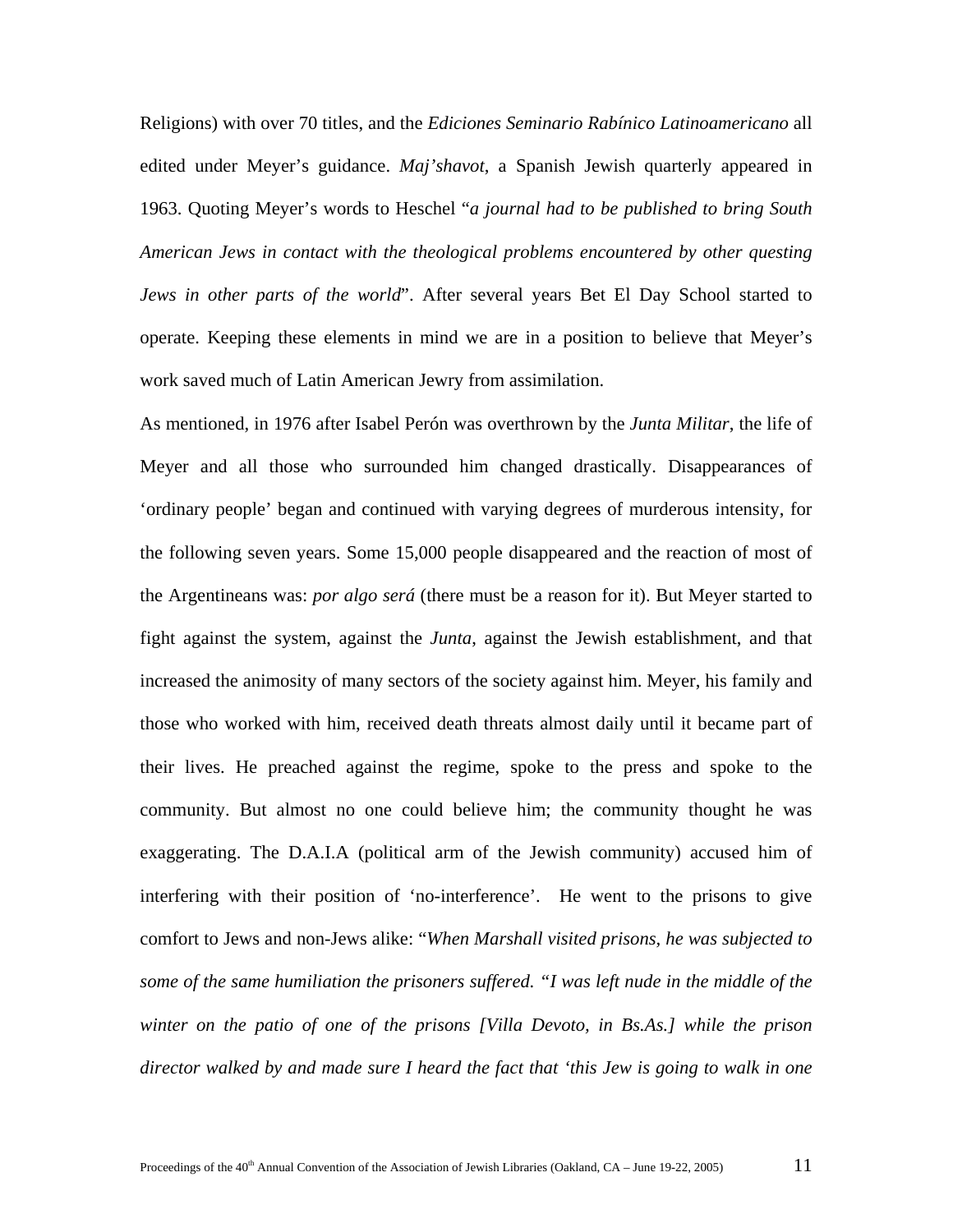*day through the front door, and he's going to go out in a coffin through the back door'. I was searched and I said 'Look, I'm not a prisoner. The priest doesn't have to be searched in that fashion and the minister doesn't have to be searched in that fashion' And I was told 'but you're a Jew'*."(Hall,1984). He was the only one allowed to visit Jacobo Timerman during his home-prison period, as well as opened *Comunidad Bet El*, for the *Madres de la Plaza de Mayo* (Mothers of the Plaza de Mayo), to attend services with him. He became a fighter for Human Rights.

When democracy was restored in 1983, President Raúl Alfonsín appointed Meyer to the National Commission for the Disappeared (CONADEP) which forced Argentineans to confront their recent past. The Commission wrote the report *Nunca Más* (Never Again), about the tortures, kidnappings and murders carried out during the *Junt*a's period.

In 1984, Meyer returned to the United States, first to Los Angeles as vice-president at University of Judaism and in 1985 moved to New York city. There he was appointed rabbi to the second oldest Ashkenazi synagogue (1825), B'nai Jeshurun, located in the Upper West Side. But what he inherited was an old destroyed synagogue, where floors were missing, the roof was cracked and trash and broken furniture abounded. A moribund community with barely 80 families attending its service. "*If Meyer was attracted by the possibilities B'nai Jeshurun offered him, his concept of social justice, community and worship was a magnet to Jews who had never been affiliated with a congregation*"(Spero, 1988). After a year the community revived, with thousands of congregants attending a traditional and joyous service infused with the pursuit of social justice. Meyer reached out to Christian, Muslim and Hispanic communities, established homeless shelters, offered Pesaj sedarim for gays and lesbians and offered meals to AIDS patients. After the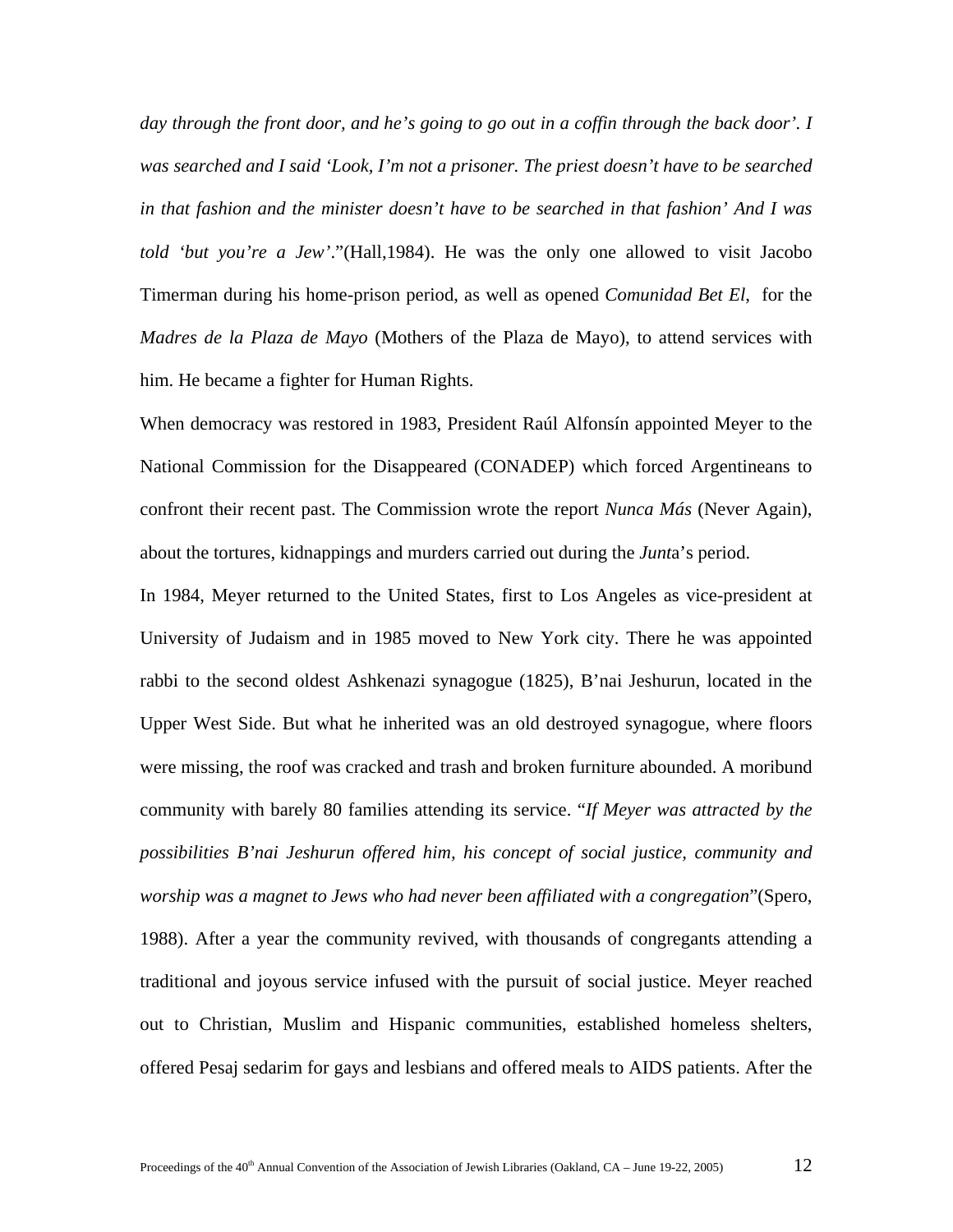roof of the synagogue collapsed, he moved to St. Paul and St. Andrews United Methodist church from where he continued his effort to help solve problems of the surrounding community.

He died from liver cancer at age 63, Dec. 1993.

## Conclusion:

Why did he leave Argentina after so many years of fighting? Why precisely when he could have played a pivotal role and contribute to restructuring the 'new' emerging society? Why did he choose instead to be the leader of a moribund community? Why did he fight against the United States and Jewish American establishment from the podium of B'nei Jeshurun? Why did his combination of traditional services and social outreach attract so many young people? These and many other questions arise when we look at Meyer's life. Part of the puzzle will be answered when researchers immerse themselves in his personal archive, held at Duke University's Rare Book, Manuscript and Special Collections Library; others will take much longer because the archive has major missing pieces and time will be needed to bring together that which is still misplaced.

When I look back over my professional career I always have to think of Marshall. He encouraged me to pursue this profession; he believed in me, he always stood beside me. This paper is my way of saying thank you and to bring a glimpse of his life and achievements to you!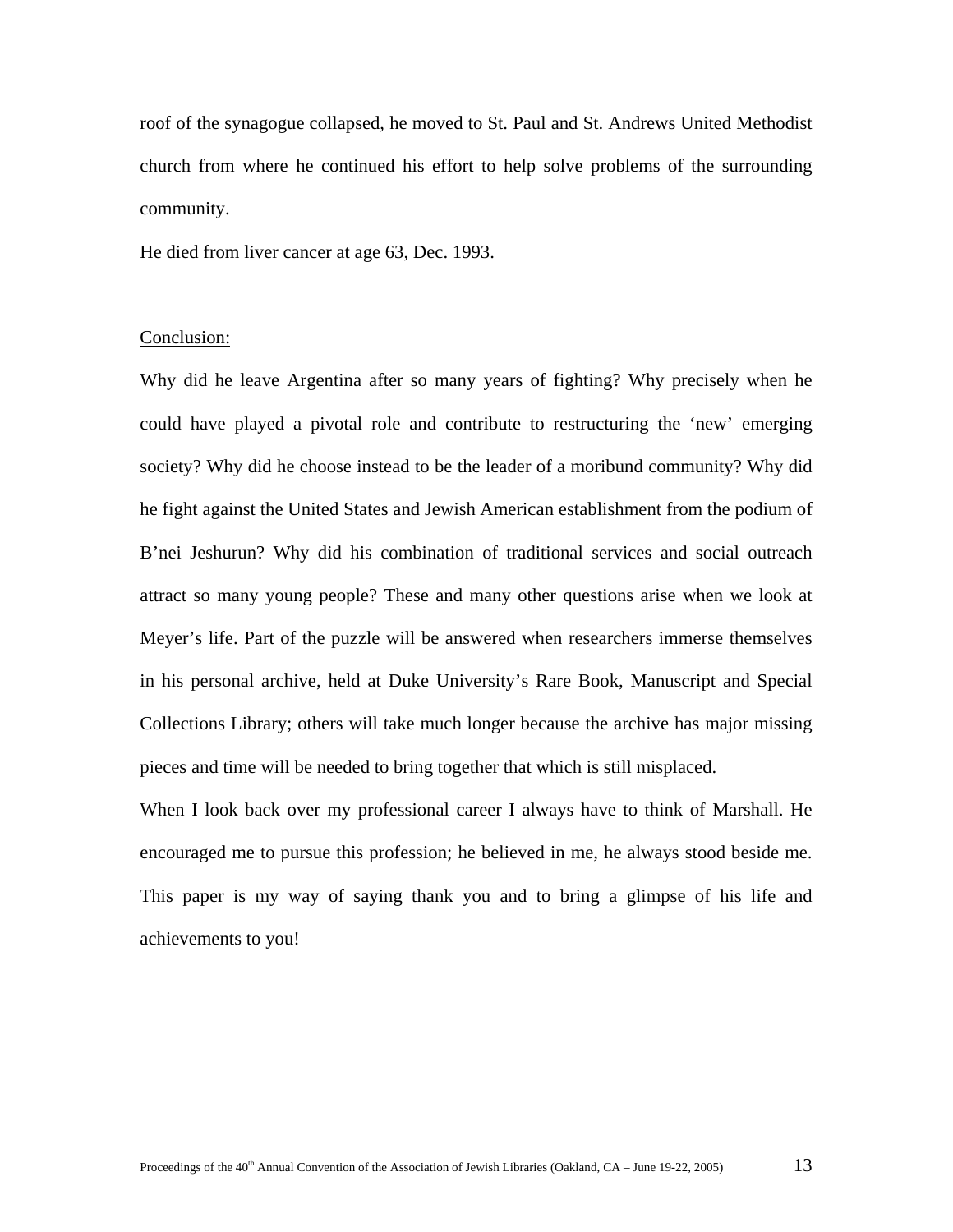### Bibliography:

Avni, Haim. 1991. Argentina and the Jews: a History of Jewish Immigration. Tuscaloosa-London: The University of Alabama Press.

Avni, Haim. 1988. Jews in Latin America: the contemporary Jewish dimension. In: *Judaica Latinoamericana* v.1, pp. 9-12.

Castrillón, Ernesto G. and Mayochi, Enrique M. 1997. La Argentina en el siglo XX. Buenos Aires: La Nación.

Feierstein, Ricardo. 1993. Historia de los judíos argentinos. Buenos Aires: Planeta.

Hall, Carla. 1984. The disappeared. Rabbi Marshall Meyer: the triumph if protest and the legacy of the missing. In: *The Washington Post Feb, 12.* 

Laikin Elkin, Judith. 1986. The Argentine Jewish Community in changing times. In: *Jewish Social Studies v.48, n.2, p.175-182.* 

Rabbinical Assembly Memorial Book 5754, p.27-28.

Saxon, Wolfgang. 1993. Marshall Theodore Meyer. In: *The New York Times Dec. 31.* 

Spero, Robert. 1988. Marshall's plan. In: *Present Tense Nov/Dec, p.41-46*.

Spero, Robert. 1994. The legacy of the iconoclastic rabbi. In: *PS the intelligent guide to*

*Jewish Affairs, Feb 23, n.15, p.1-4.* 

Tarnopolsky, Noga: private correspondence with the writer.

Weil, Adolfo. 1988. Orígenes del judaísmo conservador en la Argentina. Buenos Aires: Ediciones Seminario Rabínico Latinoamericano.

Weisbrot, Robert. 1979. The Jews of Argentina: from the Inquisition to Perón. Philadelphia: Jewish Theological Seminary.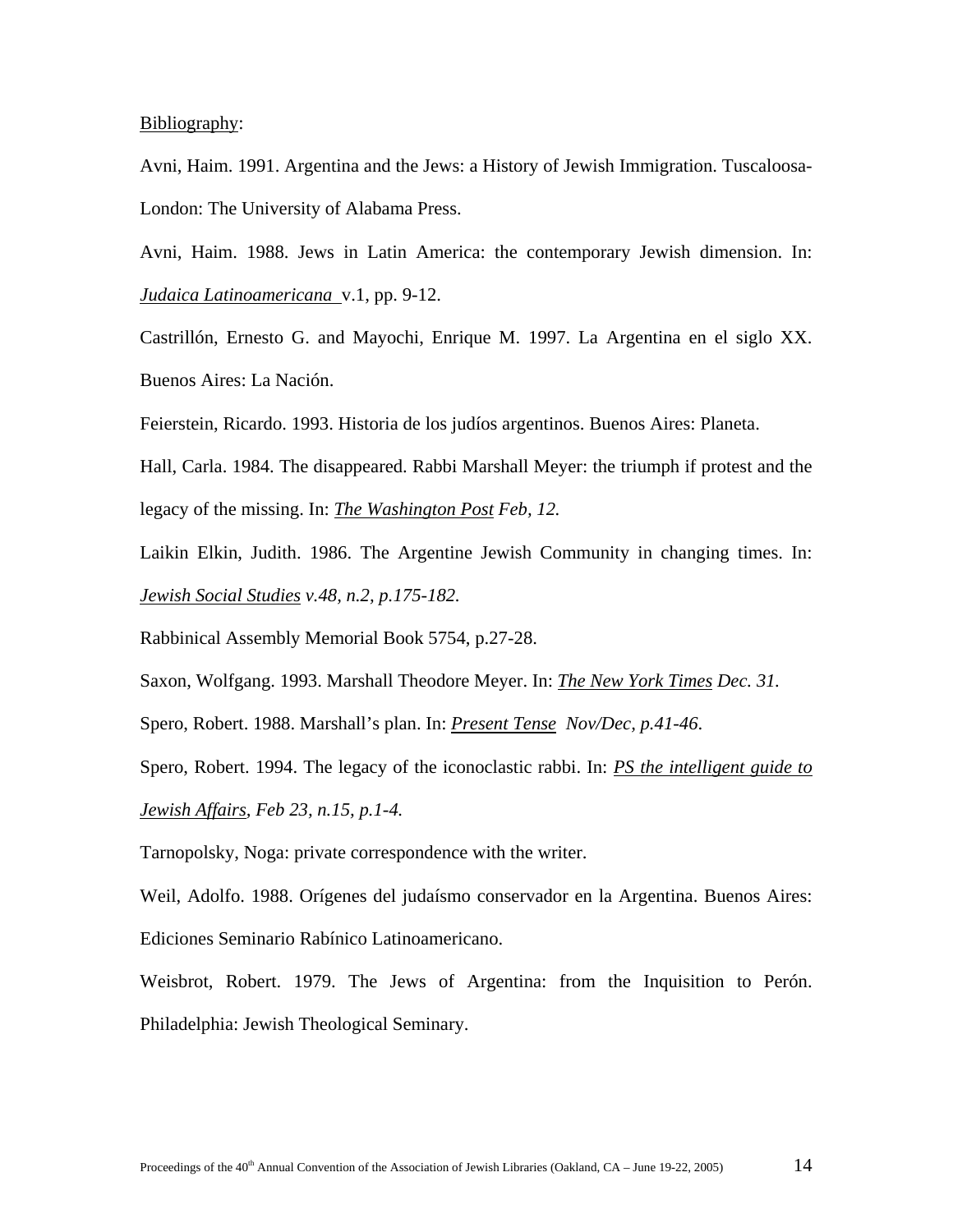## *Member of*:

Theological Executive Committee of the Argentine National Institute of Mental Health (1966-1971)

Argentine Permanent Assembly for Human Rights (1977-1980)

Argentine Secretary of Human Development and Family (consultant in 1983)

National Commission Investigating the Disappeared Persons (CONADEP) ( 1983 - )

# *Founder of:*

Jewish Movement for Human Rights (co-president)

Argentine United Jewish Appeal (vice –president)

Latin American office of the World Council of Synagogues

Tikkun, journal editor with Michael Lerner

### *Honorary degrees:*

J.T.S.: Doctor of Sacred Theology (1981)

Dartmouth College: Doctor of Humane Letters (1982)

Kalamazoo College: Doctor of Divinity (1985)

Hebrew Union College: Doctor of Humane Letters (1990)

Universidad de Buenos Aires: Doctor of Humane Letters (1993)

#### *Awards:*

Argentina's Order of the Libertador San Martin (1984), for work in the defense of HR

B'nai B'rith Dor L'Dor award (1984), for outstanding achievements in the service of humanity

Human Rights award New Jewish Agenda (1985)

Maimonides prize Instituto Superior de Estudios Religiosos (1987)